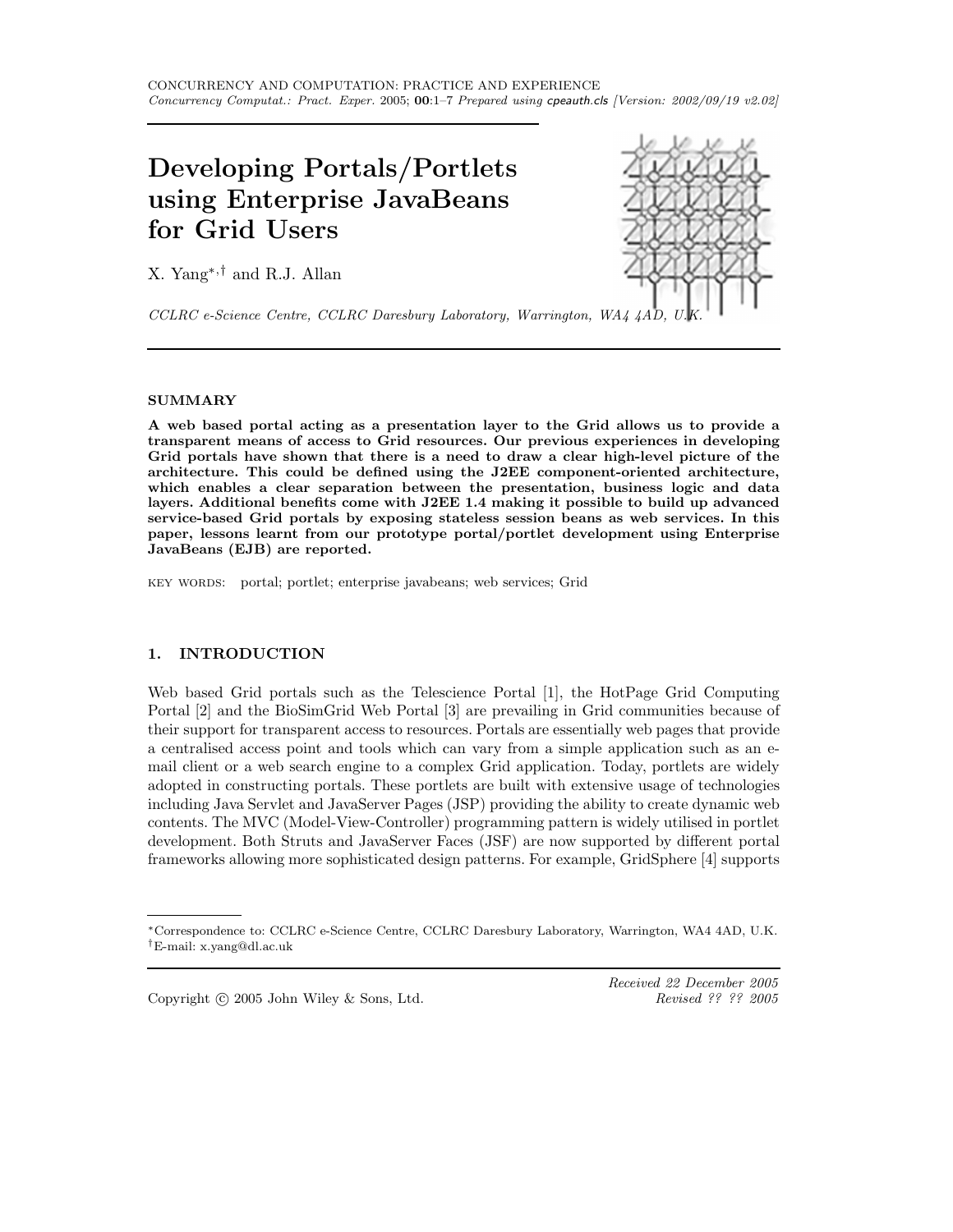

portlet development using JSF and "portlet-ising" Struts applications using the Apache Portals Bridges [5].

To solve the interoperability issues in portal/portlet development, two standards – WSRP (Web Services for Remote Portlets) 1.0 [6] and JSR 168 (Java Portlet Specification) [7] were proposed by OASIS and JCP respectively in 2003. As mentioned in [8], whilst WSRP is a universal protocol for communication between different portals, JSR 168 is a set of Java APIs that standardise communications between Java portlets and a portlet container. With these two specifications, portlet developers can concentrate on developing standard JSR 168 portlets, while portal frameworks would provide the WSRP support for publication of portlets (as producers) and consumption of remote portlets (as consumers), i.e., portlets inside remote portlet containers. The JSR 168 specification is adopted by most of the portal frameworks today but we have found the WSRP support to be still immature [9]. While some of the portal frameworks provide WSRP consumers to consume remote portlets, almost none of their WSRP producers can be consumed by another portal framework without issue. In addition to being published as remote portlets within a normal portal framework which has WSRP producer support, portlets can be published through 3rd-party WSRP producers like WSRP4J [10], which in turn makes use of Pluto [11] as its portlet container. As reported in [9], neither producers nor consumers are however fully functional. In this paper, therefore, only the use of JSR 168 is considered.

No matter how complex portals become, they are normally treated as a presentation layer to business logic which manages special features like customisation and single sign-on (SSO). With development experience in several portal projects such as the UK NGS (National Grid Services) Portal [12] and the Cambridge CFD Grid Portal [13], we believe that a clear separation between presentation and business logic layers is best practice for portal/portlet development. Although simple portals can combine presentation and business logic for convenience, it is hard to re-use the code. Our experience shows that for more sophisticated portals such an approach is neither convenient during development nor later for maintenance. Business logic can be implemented either as some simple Java classes or complex J2EE components such as Enterprise JavaBeans (EJB). Theoretically, selection of technology is governed by the requirements and complexity of business logic. Today, Grid portals are becoming more and more complex in their functionalities and need persistence, security, transaction control, load balancing and much more. We therefore decided to investigate implementing business logic and data layers as EJB.

J2EE developers often consider the use of EJB to be a heavyweight technique owing to their complexity and inefficiency. As a widely adopted industrial standard however, J2EE/ EJB is quite mature and therefore we have explored how the J2EE architecture can benefit us in portal/portlet development. The web service support in the EJB 2.1 specification extends the flexibility of EJB which are now no longer limited to RMI-IIOP. The new EJB 3.0 specification (JSR 220) tries to solve the complexity of current EJB techniques by introducing the programming annotation facility of Java 5 and simplifying of entity persistence through the Java Persistence API, which brings ideas from leading persistence frameworks and APIs such as Hibernate [14] and Oracle TopLink [15]. These new features of EJB plus existing values of mature J2EE application servers such as scalability, transaction and security support make it a promising technology for development of service-based portals.

Prepared using cpeauth.cls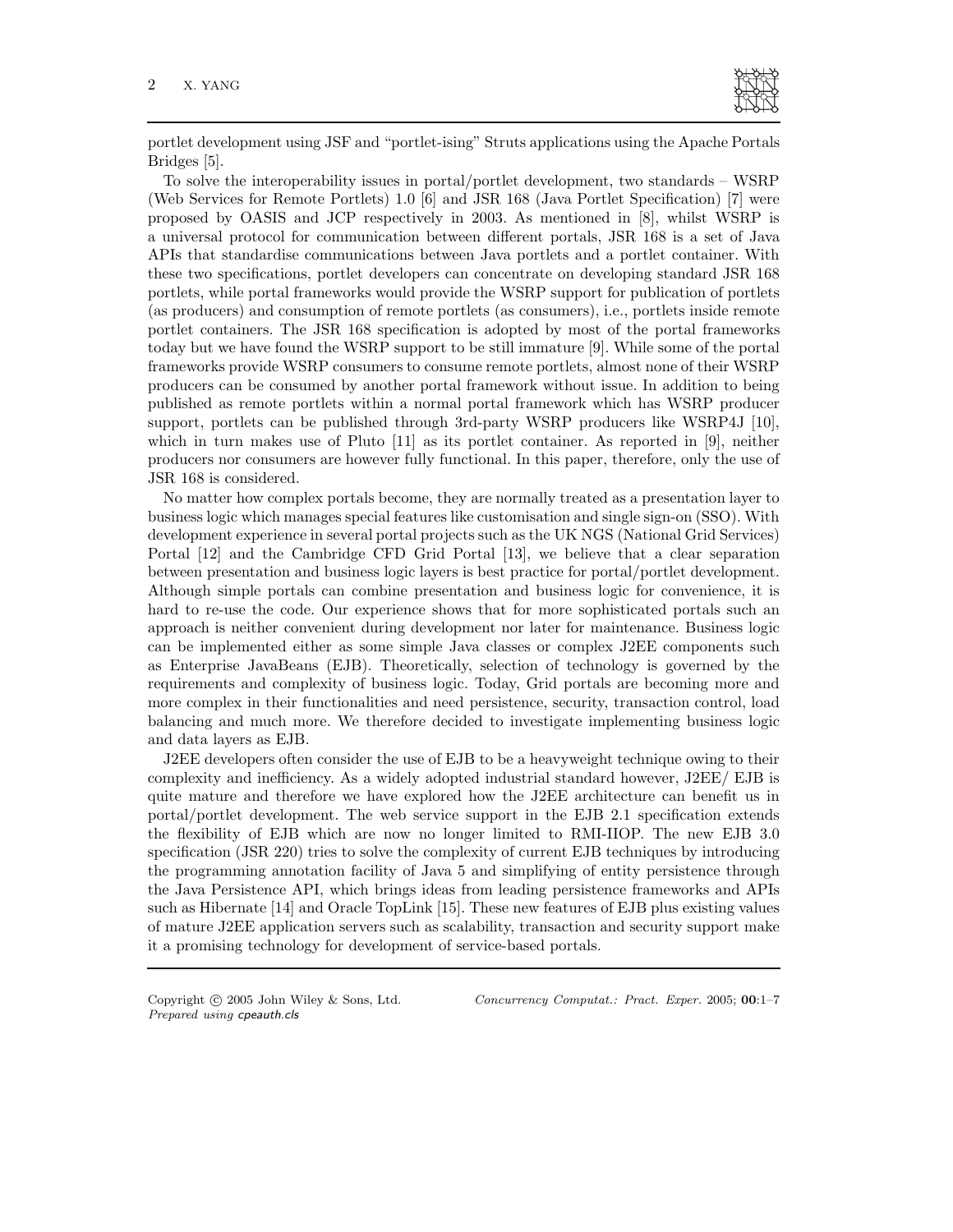

In this paper, we will first describe the J2EE based component-oriented architecture (COA) with focus on using Enterprise JavaBeans in our prototype portal/portlet development work. Then we describe how to convert a COA to a service-oriented architecture (SOA). This is followed by a description of our initial work on developing Grid portlets based on EJB. Some related work on advanced serviced-oriented Grid portals is also presented followed by conclusion remarks.

# 2. COMPONENT-ORIENTED ARCHITECTURE AND SERVICE-ORIENTED ARCHITECTURE

## 2.1. Component-Oriented Architecture (COA)

The J2EE architecture is an effective component-oriented architecture. The EJB technology, one of the key technologies in J2EE, provides the server-side component architecture for J2EE. EJB model both business and data layers by defining session beans and entity beans. Without worrying about how to present information, session beans focus on how to manage data for users. This could involve complex algorithms, business procedures, etc. Entity beans manage objects in persistent storage and talk to them to either fetch data from or write data to rational databases. Especially with container-managed persistence, the heavy duty database operations are now the task of the application server rather than programmers. Besides session and entity beans, the use of a third-type of EJB, message-driven beans, offers a robust and scalable enterprise messaging solution to leverage existing enterprise applications.

An extra presentation layer should normally be added to COA to provide the user interface (UI), see Fig. 1. The nature of EJB makes it possible to have multiple UI clients such as a desktop program or a web application. Today, web interfaces are widely adopted for e-Business and e-Science. J2EE provides Java Servlet, JavaServer Pages and JavaServer Faces to generate dynamic web contents for rendering information in web browsers. As mentioned previously, by extending the servlet specification, web pages managed by portals can now be composed of a set of web components called portlets.

## 2.2. Service-Oriented Architecture (SOA)

Web services provide a useful way for building up a message-based service-oriented architecture. The core idea of SOA is loose coupling among interacting software agents. A service on the service provider side is usually responsible for executing a set of data-centric tasks, which are wrapped with only some simple APIs published. Because of this publishing mechanism a web service based SOA is suitable for constructing large-scale applications that integrate heterogeneous distributed services. Although SOA is commonly realised through web services, it can also be done using other techniques such as CORBA (Common Object Request Broker Architecture).

COA and SOA are in fact complementary architectures. A COA-based system can be converted to a SOA-based system in a straightforward way by exposing EJB as web services. The EJB 2.1 specification brings support for this through exposing stateless session beans as

Prepared using cpeauth.cls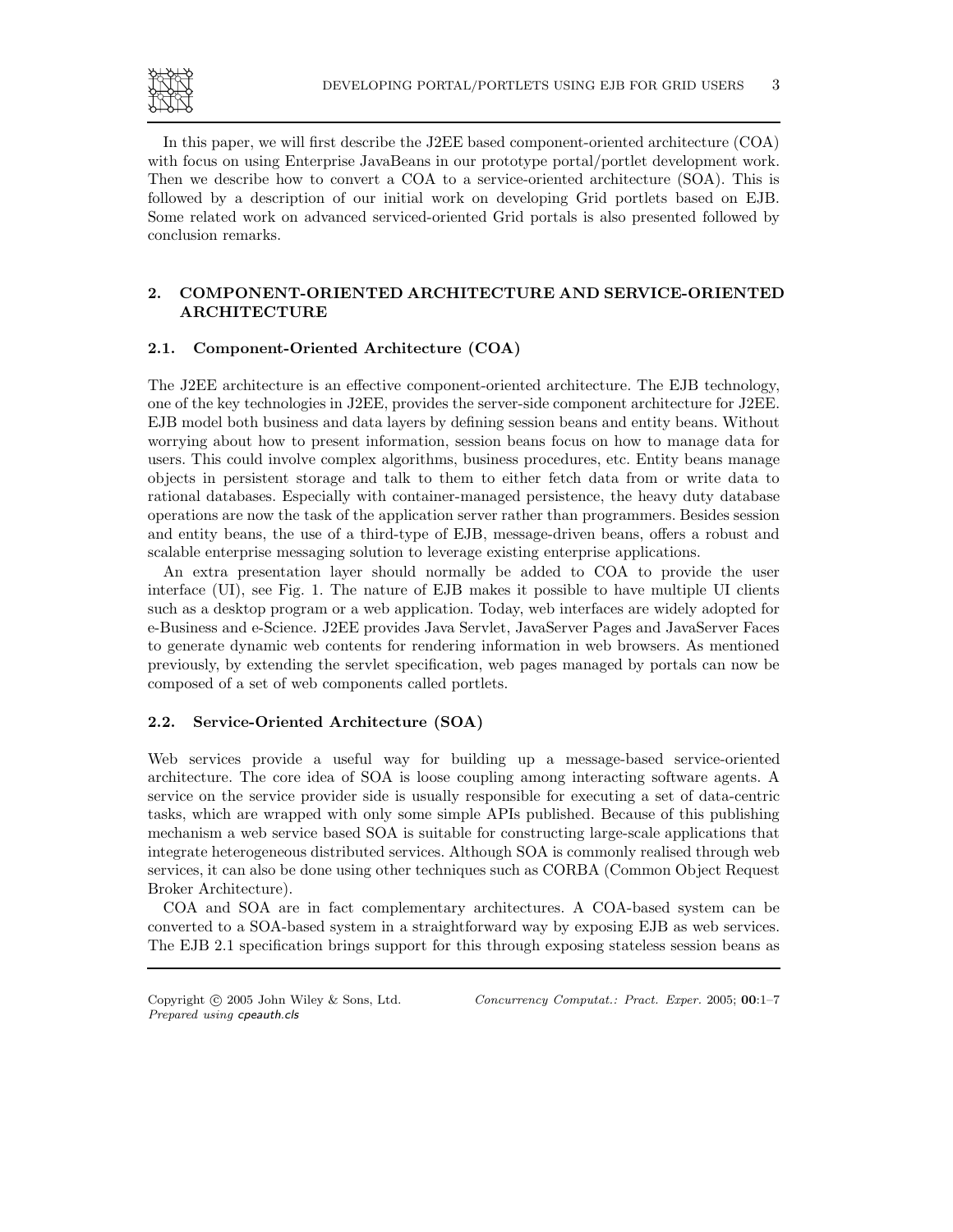



Figure 1. COA/SOA with portal acting as the presentation layer.

web services. Thus when we talk about COA in this paper, it can also imply SOA. By adopting the loosely coupled COA, components can be platform independent and can be easily shared, e.g. between the Java and Microsoft .NET programs. By re-using EJB or remote services, portal/portlet developers can focus on how to present data rather than writing and placing complex business logic within portlets. This greatly reduces the burden on portal developers in deploying large complex portal systems. The drawback here is that besides a servlet/portlet container, an extra EJB container is needed which makes the overall system more complex. EJB development and testing are also much more difficult compared with POJOs (Plain Old Java Objects). The benefit however is that once deployed the services can be re-utilised in many different portals to support a diverse range of projects and end-user communities.

#### 3. PROTOTYPE PORTAL EXAMPLE

## 3.1. NGS Portal

The example we are going to discuss is based on our early work on portal development for the UK National Grid Service (NGS) [12]. NGS is the UK's core production computational and data Grid which runs Globus Toolkit 2 (GT2) and other services including SRB [16]. StringBeans [17], an open-source JSR 168 compliant portal framework, was adopted as the choice for the NGS Portal mainly because of its powerful tools for administrative tasks. It has been customised to accept authentication through the UK NGS MyProxy [18] server which is maintained separately from the portal server. As StringBeans supports the Java Authentication and Authorisation Service (JAAS) pattern, a MyProxy login module was written to realise our customised authentication through MyProxy. With this module, end-users can now use Grid tools after successfully logging into the portal, since their Grid proxy credentials are retrieved

Prepared using cpeauth.cls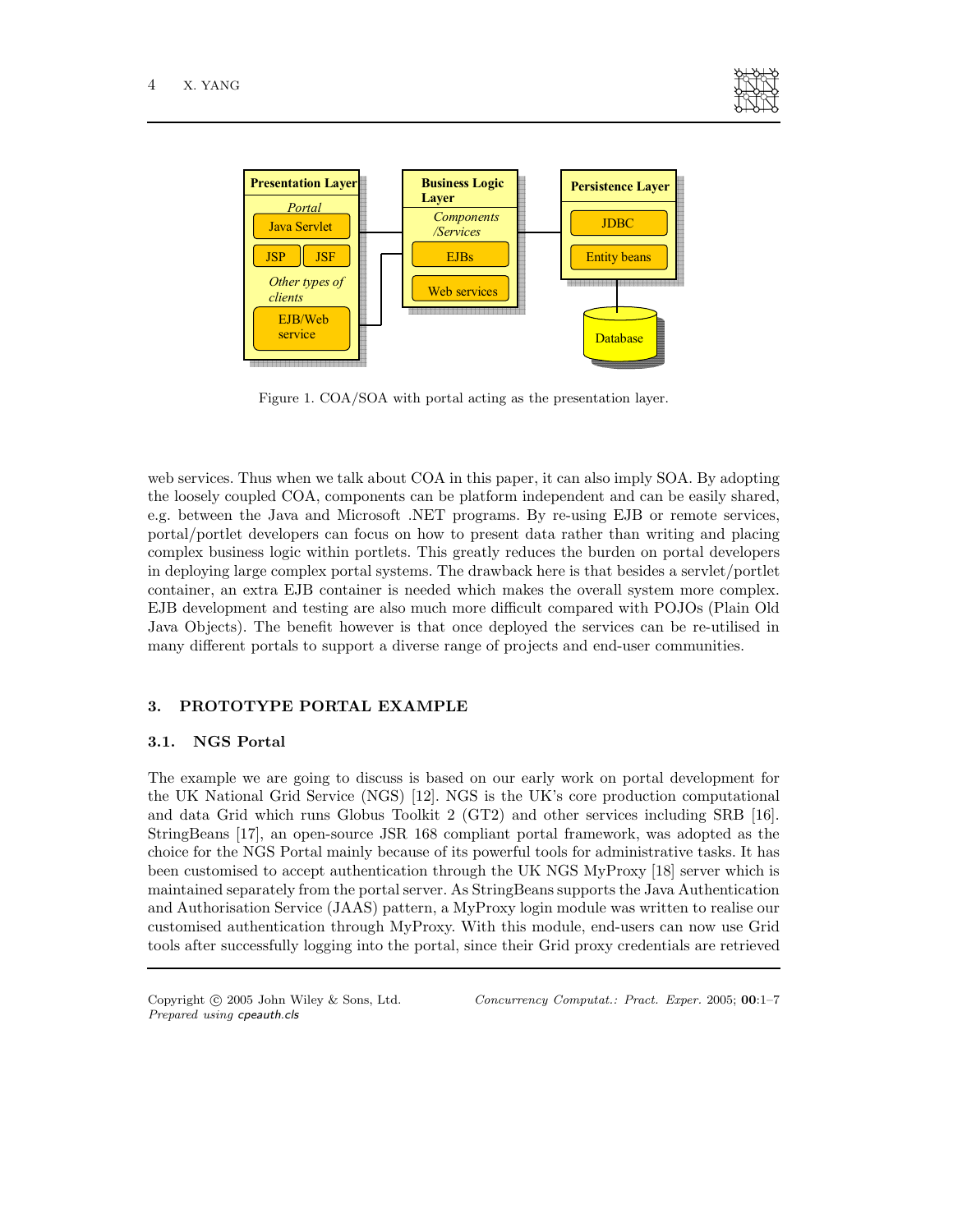

automatically during the login procedure. Some JSR 168 portlets were developed to support the generic functionalities provided by GT2 with Grid proxy management, job submission, job monitoring, file transfer (using GridFTP [19]) and LDAP/MDS (Metacomputing Directory Service) [20] browsing. SRB (Storage Broker Broker) is also supported. Currently, data providers are included in the portlets with database access based on Hibernate [14].

# 3.2. Example portal based on EJB

In this section we will not cover all the portlets mentioned above but focus on MDS/ LDAP query, proxy manager and job submission. The basic idea is to keep our Grid portlets as simple as possible, providing easily adaptable presentation layer to the Grid applications. The business logic has been removed from the portlets and is implemented in session beans instead. In the demonstration portal application, users log in using their portal usernames and passwords, that is, the login procedure is managed by the portal. We did not apply the MyProxy login module in this test, so there is no modification of the portal framework itself. Authenticated users are given access to different portlets by the portal according to their roles as specified by the portal administrator.

A set of session beans and entity beans have been written for portlets to consume. These include two container-managed persistence (CMP) entity beans – each of them maps to a database table. The first table is designed to maintain user profiles in particular proxy credentials and the second one is responsible for recording metadata of jobs submitted by end-users. As we can see from Fig. 2, NgsUsers and NgsUserJobs are mapped to two tables, ngs\_users and ngs\_user\_jobs in the left corner. These two entity beans are wrapped by two session beans for external access. An additional session bean, the LdapQuery bean, has been developed for retrieving information such as CPU type and memory size from the NGS MDS server. Similarly to portlets in the NGS Portal, these Enterprise JavaBeans are built up by using Java CoG 1.2 [21].

Based on the EJB mentioned above, we have developed three portlets for demonstration purposes. A LDAP Browser portlet for MDS query, a Proxy Manager portlet for retrieving/renewing Grid proxy credentials from the NGS MyProxy server and a Job Submission portlet for submitting jobs to a remote Globus GRAM Gatekeeper. These three portlets were developed from the portlets used in the NGS Portal with only minor modifications in replacing the built-in business logic and persistence parts with EJB client code. The EJB and portlets together with the StringBeans portlet container have all been successfully deployed in the JBoss Application Server [22]. Fig. 3 gives a screenshot of these three portlets running inside StringBeans.

The LdapQuery session bean has also been successfully exposed as a web service with the following steps applied:

- (i) define an endpoint interface with all operations to be published in the web service. The endpoint also needs to be defined in the ejb-jar.xml configuration file;
- (ii) create deployment descriptors including webservices.xml (which defines a set of web services that are to be deployed in a J2EE enabled container) and a JAX-RPC mapping

Prepared using cpeauth.cls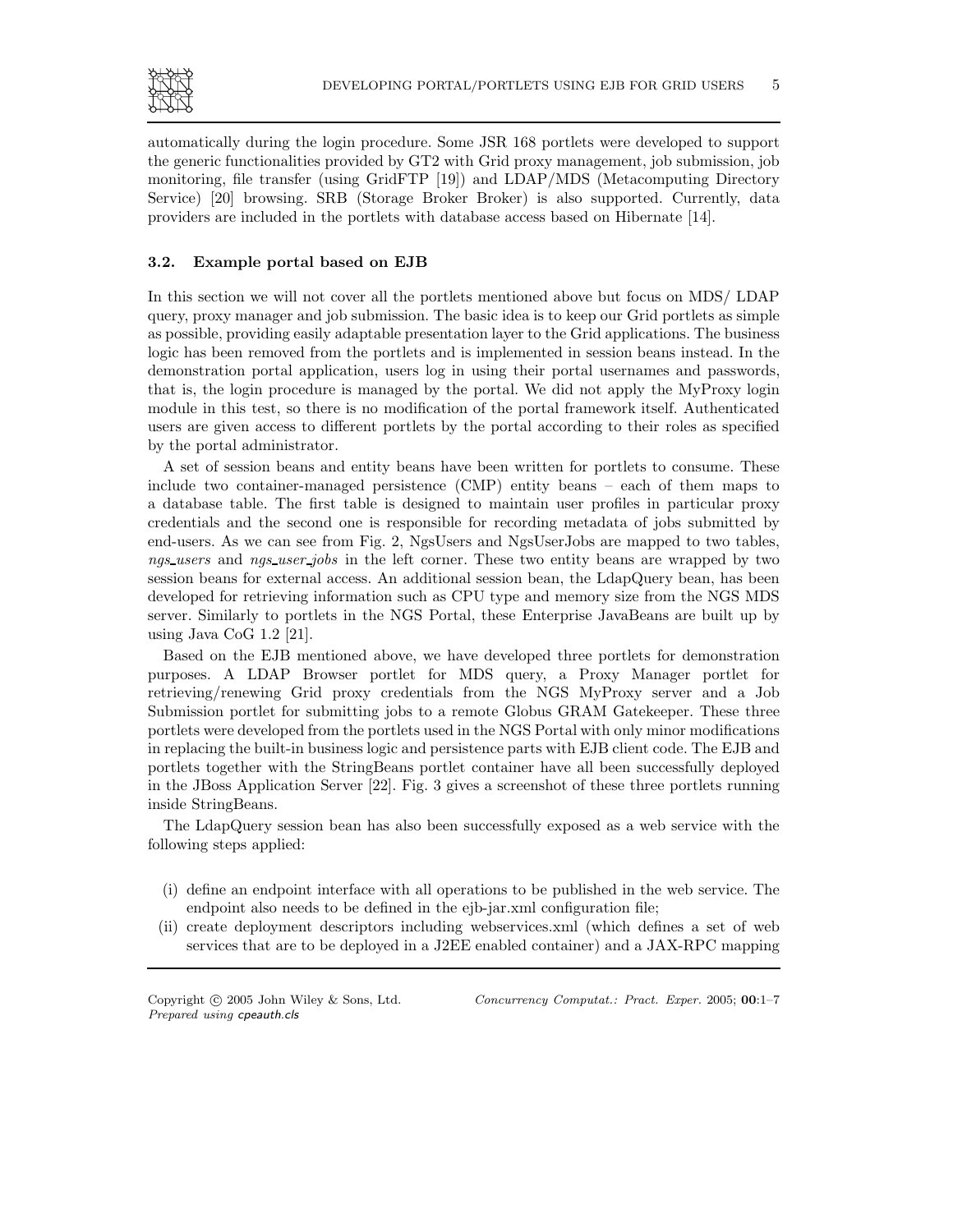

| <b>Project</b><br>$\vdash$ $\Box$ $\times$<br>印色区团彩                                                                                                                                                                                                                                                                                                                                                                                                                                                                                  | <b>X For NosEibs-EIBModule</b><br>$\mathbf{b} \cdot \mathbf{b} \mathbf{b} \cdot \mathbf{c} \mathbf{c} \mathbf{c} \cdot \mathbf{c} \mathbf{c} \mathbf{c} \mathbf{c} \mathbf{c} \mathbf{c} \mathbf{c} \mathbf{c} \mathbf{c} \mathbf{c} \mathbf{c} \mathbf{c} \mathbf{c} \mathbf{c} \mathbf{c} \mathbf{c} \mathbf{c} \mathbf{c} \mathbf{c} \mathbf{c} \mathbf{c} \mathbf{c} \mathbf{c} \mathbf{c} \mathbf{c} \mathbf{c} \mathbf{c} \mathbf{c} \mathbf{c} \mathbf{$                                                                |                                                                                                                                                                                                                                                                                                                     |                                                                                                                                                                                                                                                                                                                                                 |
|--------------------------------------------------------------------------------------------------------------------------------------------------------------------------------------------------------------------------------------------------------------------------------------------------------------------------------------------------------------------------------------------------------------------------------------------------------------------------------------------------------------------------------------|--------------------------------------------------------------------------------------------------------------------------------------------------------------------------------------------------------------------------------------------------------------------------------------------------------------------------------------------------------------------------------------------------------------------------------------------------------------------------------------------------------------------------------|---------------------------------------------------------------------------------------------------------------------------------------------------------------------------------------------------------------------------------------------------------------------------------------------------------------------|-------------------------------------------------------------------------------------------------------------------------------------------------------------------------------------------------------------------------------------------------------------------------------------------------------------------------------------------------|
| <b>NosEibs.ipx -</b><br><b>NasEibs.ipx</b><br><b>O- IL</b> <project source=""><br/><b>O</b> qui nosejbs<br/>&amp; LdapQueryTestClient<br/>MgsUserJobsSession<br/>NgsUsersSessionFac<br/><sup>0</sup> (a uk.ac.circ.escience.grid.e<br/><b>O</b> Re NosEjbs-EJBModule<br/>C NgsEjbs-EJBModule<br/>C- Deployment descripts<br/>Tal Module directory<br/><math>\blacksquare</math><br/>F.<br/>Project Files<br/><sup>Q</sup> Structure<br/><b>DataSources</b><br/><b>P El</b> NgsDataSource<br/>O gs_user_jobs<br/>e gs_users</project> | ResUsersSessionFacade<br>SessionContext<br>nasUsersHome<br>SetSessionContext<br>de createNosUsers<br><b>E</b> removeNgsUsers<br><b>EnforceMgsUsers</b><br>d updateNgsUsers<br>di updateNosUserss<br>in nosUsersFindByPrimaryKey<br>A createNgsUsers<br>in createNosUsers<br>di getNgsUsersFromUserid<br>dift. updateNgsUsers<br>eibCreate<br>NgsUsers<br>entityContext<br>sal usend<br><b>Ed</b> dn<br><b>Ed</b> credential<br><b>E</b> email<br>ngsUser Jobs<br>unsetEntityContext<br>SetEntityContext<br>Tr findByPrimaryKey | NgsUser_JobsSessionFacade<br>SessionContext<br>nasUser lobsHome<br>ongsUsersHome<br>setSessionContext<br><b>In createNgsUserJobs</b><br><b>Infl.</b> removeNgsUser.Jobs<br>in removeNgsUser Jobs<br>rid updateNosUser.Jobs<br>d updateNgsUserJobss<br>nd ngsUserJobsFindByPrimaryKey<br>rid submit Job<br>ejbCreate | C LdapOuery<br>Sa sessionContext<br>SetSessionContext<br>d IdapQueryAttribute<br>di IdapQueryLink<br>ejbCreate<br>NgsUser Jobs<br>entityContext<br>$4$ dn<br>jobdate<br>1 jobid<br>hostname<br>jobmanager<br>executable<br>arguments<br>directory<br>stdin<br>stdout<br>stderr<br>unsetEntityContext<br>SetEntityContext<br>Tr findByPrimaryKey |
|                                                                                                                                                                                                                                                                                                                                                                                                                                                                                                                                      | ft findByUserid<br>ejbCreate<br>ejbCreate                                                                                                                                                                                                                                                                                                                                                                                                                                                                                      |                                                                                                                                                                                                                                                                                                                     | ejbCreate<br>ejbCreate                                                                                                                                                                                                                                                                                                                          |

Figure 2. EJB developed for our example portal.

|                                   |                                                                                      |                                                                                                                                                  | http://tiger.dl.ac.uk:8090/stringbeans/portal/my/normal/3/process_action/1/07ldap_mode=Idap_mode_leaf&Idap_hostport=2135&Idap_hostps: < Co Co |                       |
|-----------------------------------|--------------------------------------------------------------------------------------|--------------------------------------------------------------------------------------------------------------------------------------------------|-----------------------------------------------------------------------------------------------------------------------------------------------|-----------------------|
| CentOS Support                    |                                                                                      |                                                                                                                                                  |                                                                                                                                               |                       |
|                                   | Home   News   Help   Grid                                                            |                                                                                                                                                  |                                                                                                                                               |                       |
| <b>Proxy Manager</b>              |                                                                                      | 医四周四区                                                                                                                                            | <b>LDAP Browser</b>                                                                                                                           | ADM 3<br><b>CDCCX</b> |
|                                   | <b>Proxy Manager Portlet</b>                                                         |                                                                                                                                                  | <b>LDAP Browser Portlet - Browse</b>                                                                                                          |                       |
|                                   |                                                                                      | Your available GSI proxy credential is shown below.<br>Subject: C=UK, O=eScience, OU=CLRC, L=DL, CN=xiaobo<br>vang, CN=proxy, CN=proxy, CN=proxy | LDAP Server URL: ngsinfo.grid-support.ac.uk:2135<br><b>Current Node:</b><br>Mds-Host-hn=grid-data.rl.ac.uk.Mds-Vo-name=ngsinfo.<br>$o =$ arid |                       |
|                                   |                                                                                      | Issuer: C=UK,O=eScience,OU=CLRC,L=DL,CN=xiaobo                                                                                                   | <b>Attribute</b>                                                                                                                              | Value                 |
|                                   | yang, CN=proxy, CN=proxy                                                             |                                                                                                                                                  | Mds-Cou-speedMHz                                                                                                                              | 3066                  |
| <b>Bits:</b>                      | 512<br><b>Time</b><br>1 hour(s) 59 minute(s) 59 second(s)                            |                                                                                                                                                  | Mds-Memory-Ram-Total-freeMB 2158                                                                                                              |                       |
| Left:                             |                                                                                      |                                                                                                                                                  | Mds-Es-freeMB                                                                                                                                 | 11504                 |
|                                   | Refresh                                                                              | Renew                                                                                                                                            | Mds-Fs-freeMB                                                                                                                                 | 1293377               |
|                                   |                                                                                      |                                                                                                                                                  | Mds-Es-freeMB                                                                                                                                 | 1596                  |
|                                   |                                                                                      |                                                                                                                                                  | Mds-Fs-freeMB                                                                                                                                 | 1718                  |
| 四四段回区<br><b>Job Submission</b>    |                                                                                      | Mds-Fs-freeMB                                                                                                                                    | 1992                                                                                                                                          |                       |
|                                   | <b>Job Submission Portlet</b>                                                        |                                                                                                                                                  | Mds-Es-freeMB                                                                                                                                 | 2002                  |
| <b>Host Name*:</b>                |                                                                                      | crid-compute.oesc.or.ac.uk v                                                                                                                     | Mds-Fs-freeMB                                                                                                                                 | 453247                |
|                                   | <b>Job Manager:</b>                                                                  |                                                                                                                                                  | Mds-Fs-freeMB                                                                                                                                 | 5299                  |
| Executable*:                      |                                                                                      | bin/ls                                                                                                                                           | Mds-Es-freeMB                                                                                                                                 | 60726                 |
|                                   | <b>Arguments:</b>                                                                    |                                                                                                                                                  | Mds-Fs-freeMB                                                                                                                                 | 74014                 |
|                                   | <b>Working Directory:</b>                                                            |                                                                                                                                                  | Mds-Es-freeMB                                                                                                                                 | 856                   |
|                                   | <b>Standard Input</b>                                                                |                                                                                                                                                  | Mds-Es-freeMB                                                                                                                                 | 920                   |
| <b>File:</b>                      |                                                                                      |                                                                                                                                                  | Mds-Cou-Free-5minX100                                                                                                                         | 378                   |
|                                   | <b>Standard Output</b><br>File*:<br><b>Standard Error File:</b><br><b>Job Type*:</b> | ls.out                                                                                                                                           | Mds-Net-Total-count                                                                                                                           | R                     |
|                                   |                                                                                      |                                                                                                                                                  | Mds-validfrom                                                                                                                                 | 200507281503507       |
|                                   |                                                                                      |                                                                                                                                                  | Mds-Cpu-Total-count                                                                                                                           | ā                     |
|                                   |                                                                                      | <b>6 Batch © Interactive</b><br>Launch Default                                                                                                   | Mds-Memory-Vm-sizeMB                                                                                                                          | 3843                  |
|                                   |                                                                                      |                                                                                                                                                  | Mds-Cou-vendor                                                                                                                                | <b>Genuine Intel</b>  |
|                                   | <b>GRAM Job Result:</b>                                                              |                                                                                                                                                  | Mds-Net-name                                                                                                                                  | eth <sub>0</sub>      |
| <b>Job submitted successfully</b> |                                                                                      | Mds-Net-name                                                                                                                                     | eth <sub>1</sub>                                                                                                                              |                       |

Figure 3. Screenshot of portlets running in StringBeans.

Prepared using cpeauth.cls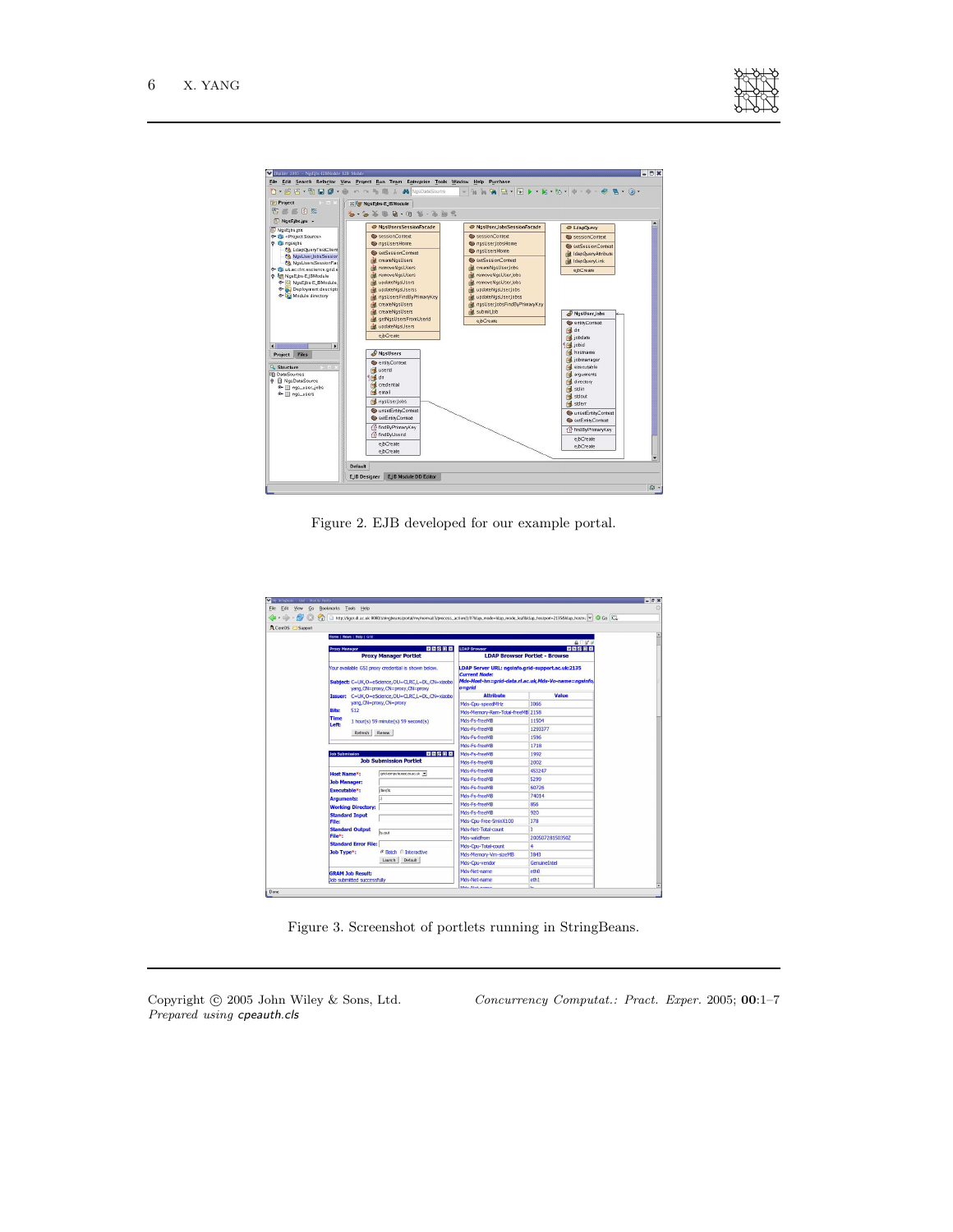

file (which defines classes used for serialisation/de-serialisation of custom data types) with vendor-dependent configuration files;

(iii) re-compile and package everything including EJB and deploy them.

The core LDAP query functions are now available for non-HTTP clients to access which makes the whole system much more flexible to suite different scenarios. This demonstrates the flexibility of the J2EE architecture since from version 1.4 it begins to support web service and the COA can simply become a SOA.

#### 3.3. Hibernate vs. entity bean

From the programmers' point of view, it is always easier to understand and more efficient to handle objects rather than direct relational database operations. As mentioned in Section 3.1, Hibernate [14] is utilised in the current release of the NGS Portal as the data persistence service. Hibernate, one of the  $O/R$  mapping technologies, is widely adopted for developing persistent classes in Java. It can either store Java objects in a relational database or provide an objectoriented view of existing relational data. Similar to EJB which has EJB Query Language (EJB-QL), Hibernate has its own portable SQL extension (HQL). Both techniques are attempts to simplify the data layer management for software developers. Unlike entity beans, Hibernate does not require a container but only some libraries to be included in an application. It is often argued in the Java community that CMP entity beans have disadvantages compared to  $O/R$ mapping technologies such as Hibernate:

- (i) persistence technology within a container normally involves other container-based services which makes it complex, for instance, difficult for testing;
- (ii) entity beans are not portable between application servers;
- (iii) without an IDE (Integrated Development Environment), CMP entity bean development can involve a lot of work.

Since the proposed EJB 3.0 specification (JSR 220) could make it a lot easier to developing EJB, Hibernate is beginning to support the EJB 3.0 persistence standardisation effort. In JBoss, it is now used as a container-managed persistence service.

For the persistence service, there is no longer much difference between entity beans and Hibernate, especially in EJB 3.0. Persistence is also only part of the EJB specification. The benefit of adopting EJB lies mainly in other types of EJB (session bean and message-driven bean) and additional functions provided by the application server. In fact, it is possible to develop J2EE applications without even using EJB by adopting frameworks like Spring [23], but this is out of the scope of this paper.

# 4. RELATED WORK

Many Grid portals are nowadays service based. Besides providing traditional functions, advanced service based Grid portals normally provide part or even all their functionalities as web services which can be consumed outside of the traditional portals/portlets in a SOA.

Prepared using cpeauth.cls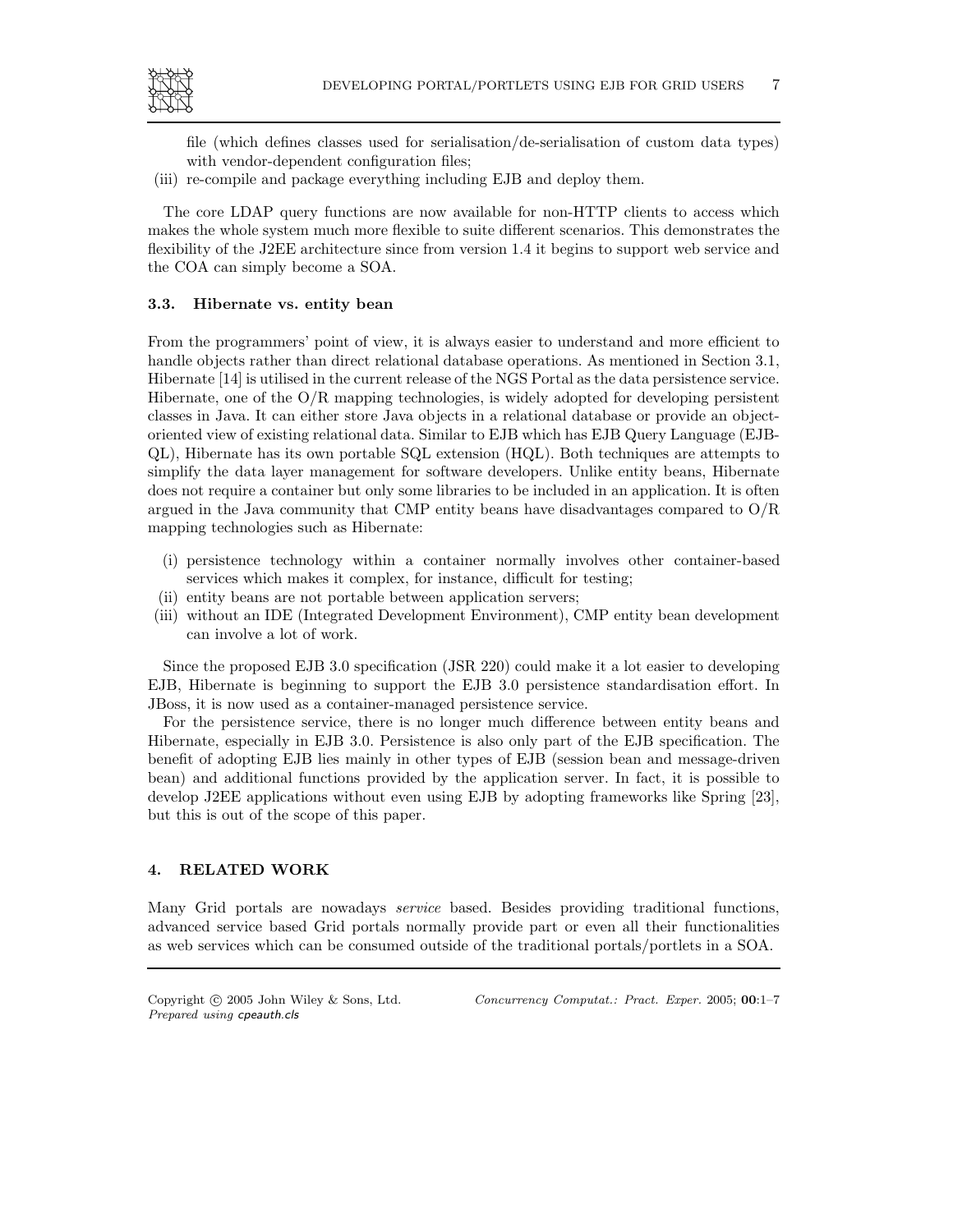

GridPort 3 [24] adopts a clear 3-tier architecture which includes a J2EE web server tier, a J2EE application server tier and a database and service tier. This is very similar to the J2EE 3 layer architecture illustrated in Fig. 1. In GridPort 4 the architecture has been re-designed with three layers called portal layer, service layer and resource layer. Compared to the COA-based one, this places emphasis on the importance of service and resource. For example, Grid related functions such as GridFTP and GRAM can be treated as generic services while database and HPC are included in the resource layer. Based on SOA, GridPort 4 thus provides users with a simple, easy-to-install software package for creating portals to access Grid infrastructure via a web interface.

NEESit [25] links earthquake researchers together across the USA with computing resources and engineering facilities. It provides a virtual research laboratory for data management, collaboration, telepresence and simulation. In order to link researchers effectively, web-based portals such as NEEScentral and NEESport [26] have been developed. By aggregating and coordinating lower-level services provided by the Globus Toolkit, NEESport provides highlevel middle-tier services for seamless access to remote resources. In NEESport again the concepts service and resource are explicitly emphasised.

Another U.S. based example is the GEON (Geoscience Network) cyber-infrastructure project [27] which aims at creating an infrastructure to enable virtual laboratory for geoscience researchers. A service-oriented architecture is also adopted with a portal developed for end users to access a set of portlets.

# 5. CONCLUSIONS

Current portals developed for Grid communities normally bind presentation, business logic and data sources within portlets. In this paper, we have discussed applying the J2EE patternbased techniques especially the Enterprise JavaBeans to model business logic and persistence layers. EJB can act as information/data sources for portals/portlets. The benefit of adopting mature J2EE techniques in portlet development brings a lot of added value such as reusability, scalability, security and transaction support which need further investigation. With data providers extracted from portlets as EJB, the structure of our portal system becomes very clear with a focus on presentation only. By using container-managed persistent entity beans, the J2EE application server handles data with automatic transaction support. Components written as stateless session beans can be easily converted to web services enabling the building up of a suite of services for re-use in advanced service-oriented Grid portals serving divers user communities. Alternative (non-web) interfaces can also be provided.

Whilst a basic portal based on EJB has been demonstrated successfully, this is only the starting point of adopting J2EE technology. As there have been arguments against using J2EE and EJB on grounds of complexity, this study has enabled us to identify the benefits and difficulties in the context of our own work. We are now beginning to plan how to use J2EE technologies to build up much more complex systems than the prototype portal example. The final system envisaged will permit ongoing development and maintenance of business logic as a single set of code which can be used in several portal interfaces and also exposed as web services to be consumed by desktop applications requiring access to Grid resources such as the

Prepared using cpeauth.cls

Copyright © 2005 John Wiley & Sons, Ltd. Concurrency Computat.: Pract. Exper. 2005; 00:1-7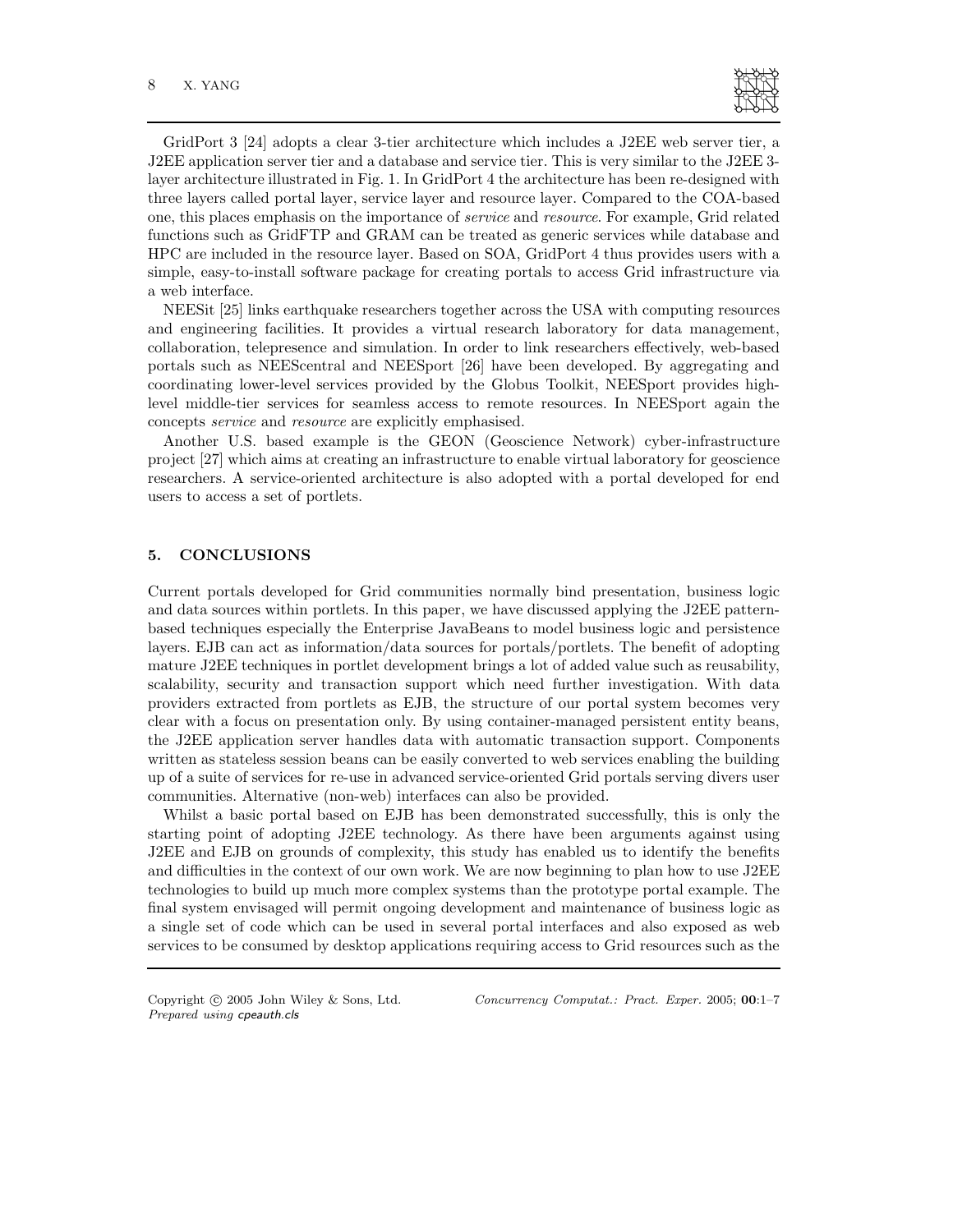

GROWL Virtual Research Environment (VRE) [28] project. This may involve investigation in Java EE 5 and the Spring framework.

On the other hand, portals can be built up on top of existing legacy systems. If such a system happens to be constructed using EJB, as shown in this paper, these systems can then be easily integrated in web portals.

#### ACKNOWLEDGEMENTS

We thank Asif Akram for his help in EJB development and anonymous reviewers for their insightful comments helped to improve this paper. This work has been undertaken at the CCLRC e-Science Centre supported by UK JISC (The Joint Information Systems Committee).

#### REFERENCES

- 1. Peltier S.T., Lin A.W., Lee D., Mock S., Lamont S., Ellisman M.H. The Telescience Portal for Advanced Tomography Applications. In Journal of Parallel and Distributed Computing, 2003; 63(5):539-550.
- 2. HotPage Grid Computing Portal. https://hotpage.npaci.edu/ [1 December 2005].
- 3. Wu B., Dovey M., Ng M.H., Tai K., Murdock S., Fangohr H., Hohnston S., Jeffreys P., Cox S., Essex J.W., Sansom S.P. A Web/Grid Portal Implementation of BioSimGrid: a Biomolecular Simulation Database. In Journal of Digital Information Management, 2004; 2(2):74-78.
- 4. GridSphere Portal Framework. http://www.Gridsphere.org/ [14 July 2006].
- 5. Portals Bridges. http://portals.apache.org/bridges/ [14 July 2006].
- 6. WSRP Specification 1.0 by OASIS. http://www.oasis-open.org/committees/download.php/3343/oasis-200304-wsrp-specification-1.0.pdf [1 December 2005].
- 7. JSR 168: Portal specification. http://www.jcp.org/en/jsr/detail?id=168 [1 December 2005].
- 8. Vickers S. Portal Standards the Answer to Portal Interoperability? In Java Developer's Journal, 2005;  $10(1):18-20.$
- 9. Yang X., Wang X.D., Allan R.J. WSRP Support Investigation of Selected Open-Source Portal Frameworks. Concurrency Computat.: Pract. and Exper., accepted.
- 10. WSRP4J. http://ws.apache.org/wsrp4j/ [1 December 2005].
- 11. Pluto. http://portals.apache.org/pluto/ [1 December 2005].
- 12. Yang X., Chohan D., Wang X.D., Allan R.J. A Web Portal for the National Grid Service. In UK e-Science AHM 2005, Nottingham, UK, 2005; available on CDROM.
- 13. Yang X., Hayes M., Jenkins K., Cant S. The Cambridge CFD Grid Portal for Large-Scale Distributed CFD Applications. In Proc. ICCS2004, eds. M. Buak etc al., Springer-Verlag, LNCS 3036, pp. 478-481, 2004.
- 14. Hibernate. http://www.hibernate.org/ [1 December 2005].
- 15. Oracle TopLink. http://www.oracle.com/technology/products/ias/toplink/index.html [20 July 2006].
- 16. Baru C., Moore R., Rajasekar A., Wan M. The SDSC Storage Resource Broker. In Proc. CASCON'98, Toronto, Canada, 1998.
- 17. StringBeans. http://www.nabh.com/projects/sbportal/ [1 December 2005].
- 18. Novotny J., Tuecke S., Welch V. An Online Credential Repository for the Grid: MyProxy. In Proc. HPDC-10, IEEE Press, 2001, pp. 104-111.
- 19. Allcock W., Bresnahan J., Kettimuthu R., Link M., Dumitrescu C., Raicu I., Foster I. The Globus striped GridFTP Framework and Server. In Proc. SC05, to be published.
- 20. Fitzgerald S., Foster I., Kesselman C., von Laszewski G., Smith W., Tuecke S. A Directory Service for Configuring High-Performance Distributed Computations. In Proc. HPDC-6, 1997; pp. 365-375.
- 21. von Laszewski G., Foster I., Gawor J., Lane P. A Java Commodity Grid Kit, In Concurrency Computat.: Pract. and Exper., 2001; 13(8–9):643-662.
- 22. JBoss Application Server. http://www.jboss.com/products/jbossas [1 December 2005].
- 23. Spring Framework. http://www.springframework.org/ [1 December 2005].
- 24. The GridPort Toolkit. http://Gridport.net/ [1 December 2005].

Prepared using cpeauth.cls